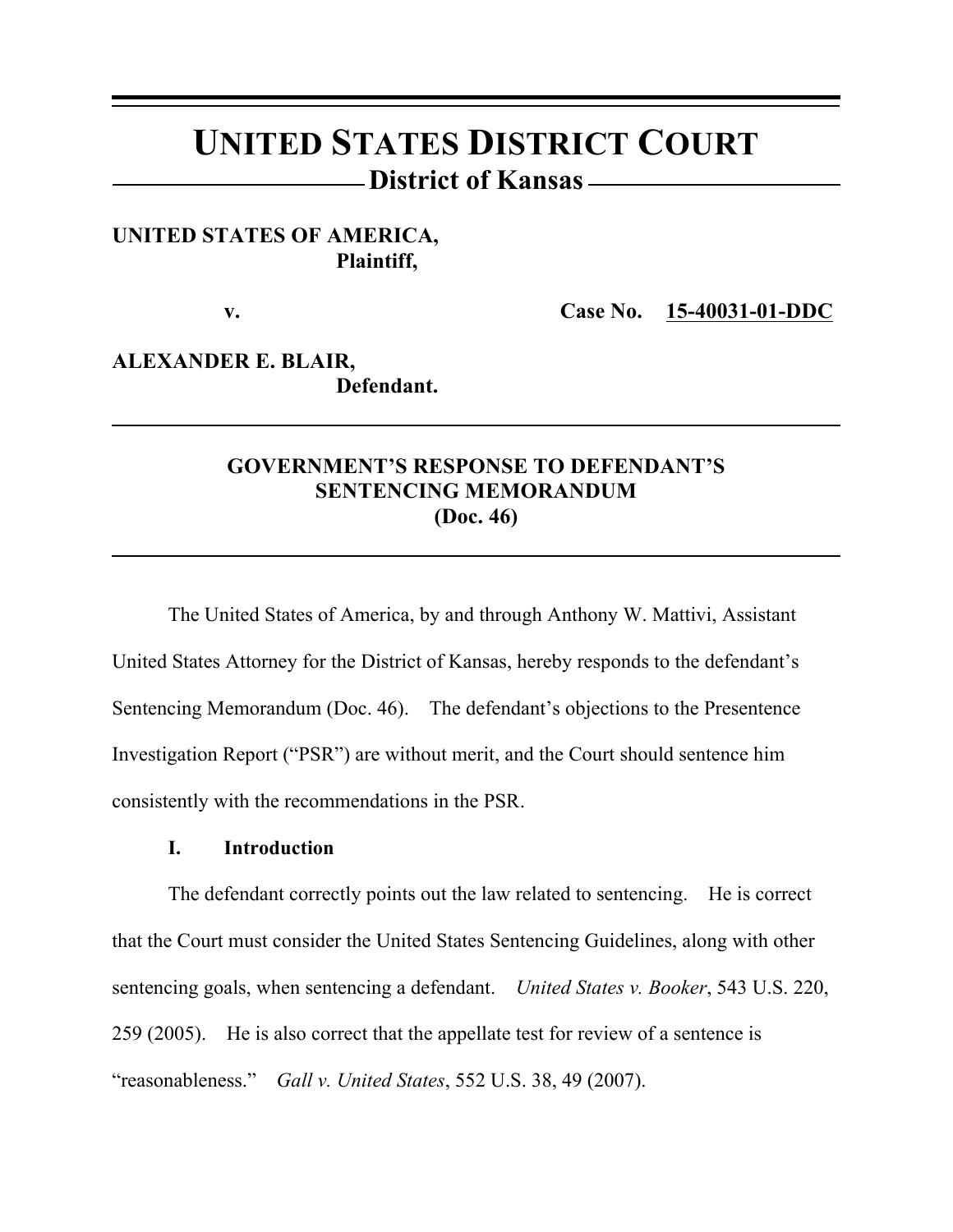The disputed issues in this sentencing are narrow. The government does not dispute the fact that the defendant suffers from a learning disability called Williams Syndrome, or how Williams Syndrome manifests, or even that the defendant shows classic signs of Williams Syndrome. Rather, the only issue here is what sentence is appropriate, in light of the unique facts of this case, and especially in light of the already favorable plea agreement afforded this defendant. But first the government points out a number of facts the defendant fails to mention in his sentencing memorandum.

#### **II. Facts**

The defendant has admitted – not only in his guilty plea, but also in his sentencing memorandum – that he knowingly and intentionally assisted John T. Booker, Jr., in Booker's plan to detonate a vehicle-borne improvised explosive device ("VBIED") at Fort Riley, Kansas, in order to kill and maim as many United States service members as possible. To excuse his conduct, the defendant offers everything from expert testimony and scientific evidence to the opinions of friends and family members. But his excuses do not negate the chilling admissions made in his post-arrest interview with FBI agents.

Early in this interview, the defendant admitted that he gave Booker \$100 for the purpose of renting a storage unit, that he knew he was incriminating himself by admitting this, and that he knew Booker was renting the unit because Booker intended to commit a suicide bombing. PSR at  $\P$  34 – 42. The defendant said he did not like Booker's plan, but he helped nevertheless. *Id*. at ¶ 40. He also admitted to knowing the specifics of Booker's plan: the unit was going to be used to store "a vehicle that they could make the device," *id.* at  $\P$  149 – 150, and that the plan could involve killing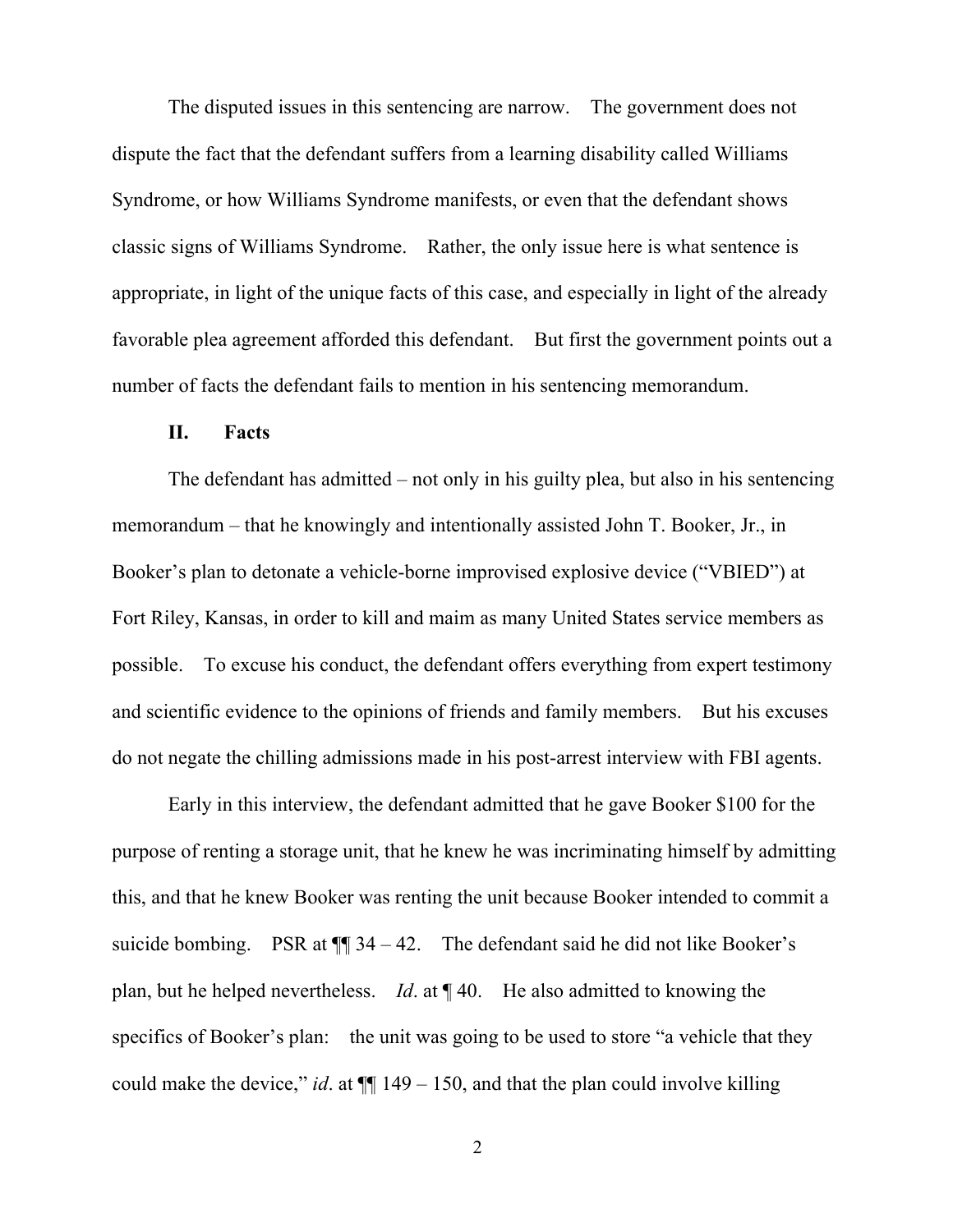civilians. *Id*. at ¶ 177. He admittedly knew the specifics of what Booker intended, even before he loaned the money to Booker. *Id*. at ¶¶ 173 – 74.

The defendant went on to admit that he believed Booker was part of a nationwide series of attacks, and that the "scariest part" was that Booker intended to use a thousand pounds of ammonium nitrate in the explosive device. The defendant told the agents, "I don't know if you're shitting yourself [thinking about that], but I know I am . . ." *Id*. at  $\P\P$  50 – 67.

During a discussion of the defendant's thoughts when he learned the details of Booker's plan and how powerful the device was intended to be, and whether the defendant considered calling the authorities, *id*. at  $\P$  93 – 115, the defendant stated, "No, I did not think about calling." *Id*. at ¶ 108. Though he stated that while in some ways he was happy Booker's plan did not work, he also stated the contrary position: "yeah, I was kinda hopin' he would succeed . . ." *Id*. at  $\P$  111. He said that if law enforcement discovered Booker's plan, the plan would get shut down, and "that would be a bad thing[.]" *Id.* at  $\P\P$  211 – 214.

The defendant argues that, as a result of the effects of Williams Syndrome, he is "more likely to be manipulated by Mr. Booker than the average person." Doc. 46 at 8. But the defendant admitted that at one point Booker asked the defendant to "get him a gun," and he responded that he "[didn't] feel comfortable doing that…" PSR at ¶¶ 236 – 238. This shows the defendant was capable of distinguishing right from wrong and of rejecting Booker's directives when he thought it appropriate.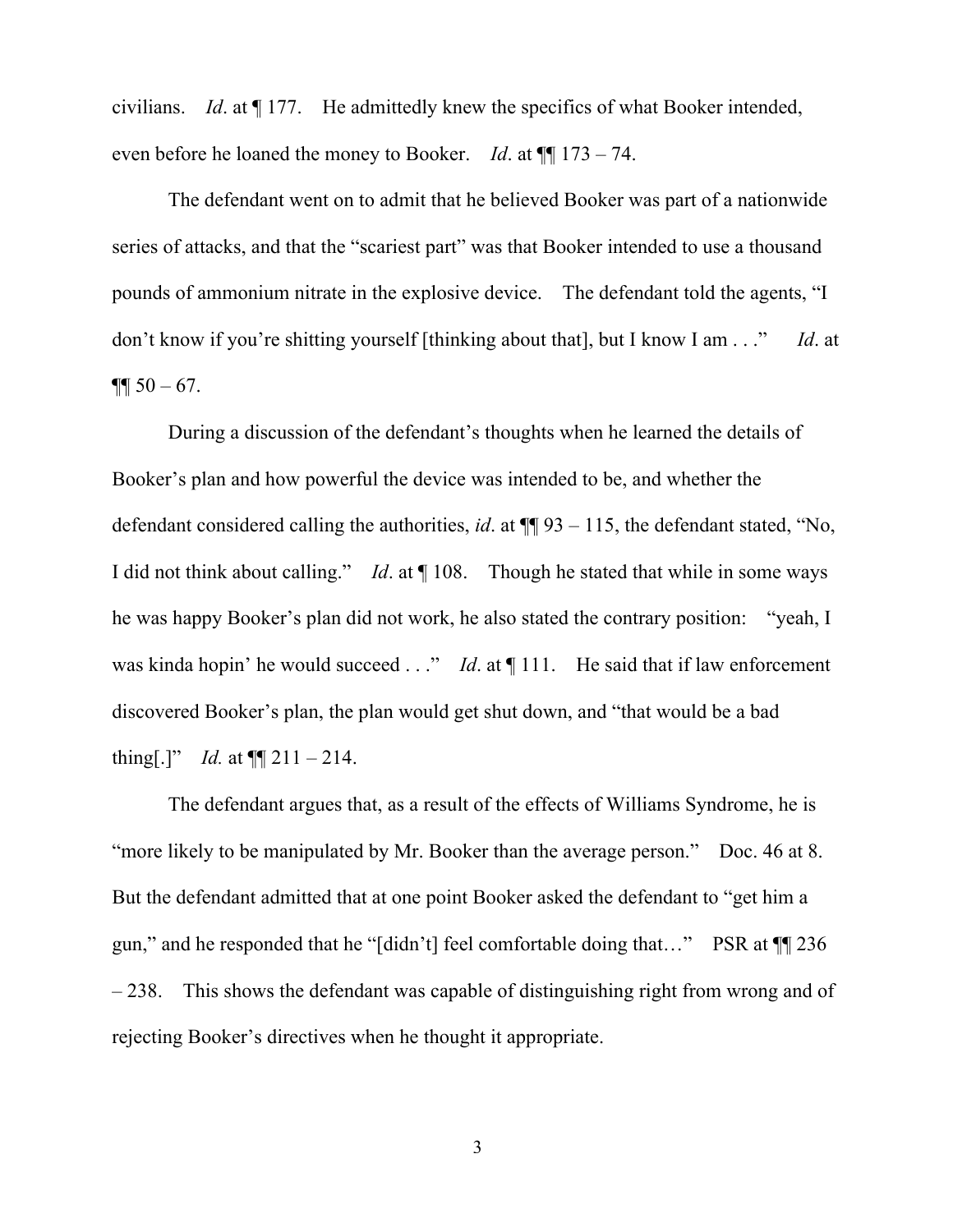Finally, the interviewing agents asked the defendant about the fact that Booker's plan would involve killing not only soldiers, but also women and children. The agents asked the defendant how it would weigh on him that he hadn't called to report Booker. The defendant responded that, in the course of the war on terror, our soldiers "bomb towns and stuff like that (sic) kill women and children too." He said he'd have been "pissed" at Booker if Booker had attacked a civilian population (citing as an example Aggieville, the college area of Manhattan, Kansas), but he differentiated civilians from the military by saying, "that's what [the soldiers] signed up for." *Id.* at  $\P$   $\qquad$  388 – 393.

#### **III. The Plea Agreement**

During the course of this investigation, the government came to view the defendant as a moderating influence on Booker, who was mercurial and unpredictable, prone to spontaneous conduct that caused the agents concern about the imminent danger Booker posed. However, the agents saw that that Booker was less likely to pose an unpredictable threat when he was in the defendant's company. Although the agents were not aware that the defendant suffered from a diagnosed learning disability, they recognized the defendant's social awkwardness and what appeared to be intellectual limitations. When these agents interviewed the defendant after Booker's arrest, their intent wasn't to trap him or to coax him into incriminating admissions; rather, they expected (and even hoped) to clear him and instead focus their efforts on prosecuting Mr. Booker. The agents were stunned by the defendant's unexpected admissions that he knew the purpose of the storage unit and supported Booker's plan.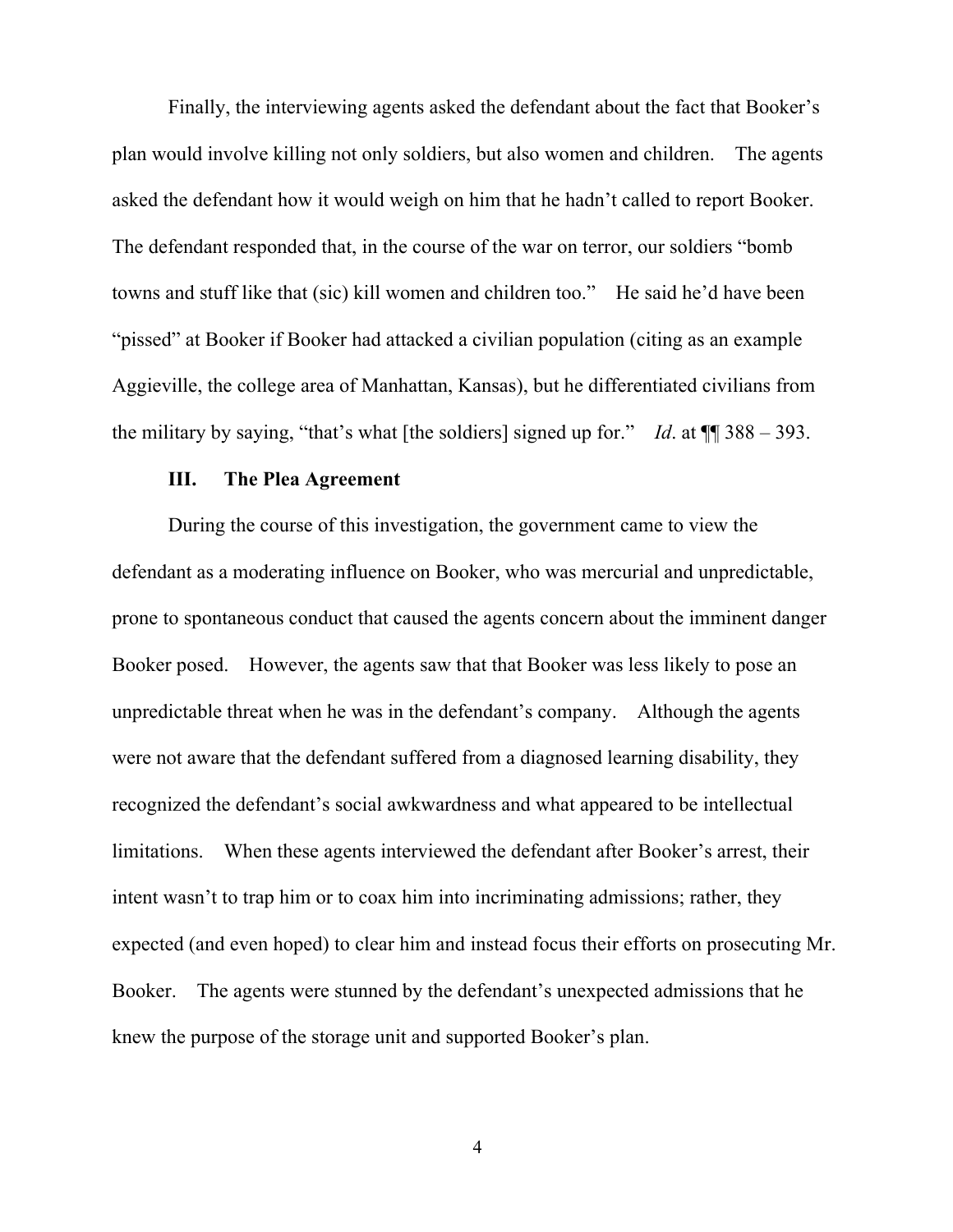Because the government recognized the limited nature of the defendant's participation in Booker's plot, along with his social and intellectual limitations, the government ultimately decided to charge the defendant with a violation of 18 U.S.C. § 371, an offense statutorily capped at five years' imprisonment. The defendant's charged offense is consistent with the nature and seriousness of his conduct, it will result in a sustainable conviction, and it is informed by an individualized assessment of the specific facts and circumstances surrounding the offense. But the defendant has admitted to facts that support a charge of material support to a terrorist, in violation of 18 U.S.C. § 2339A, with a possible sentence of 15-years. Were it not for the government's consideration of the defendant's limited role in the offense and his social and intellectual issues, the defendant could have faced this material support charge instead of the conspiracy charge under 18 U.S.C. § 371. The government respectfully submits this charging decision – which already accounts for most, if not all, of the very arguments made by defendant – should weigh heavily on the Court's determination of an appropriate sentence for this unique defendant under these unusual circumstances.

#### **IV. The Appropriate Sentence**

The defendant has admitted to knowingly and intentionally assisting John Booker in Booker's efforts to detonate a VBIED at Fort Riley, Kansas, intending to maim and kill as many soldiers and other service members as possible. Although the defendant's involvement was limited, his crime is nevertheless a very significant one deserving of substantial punishment.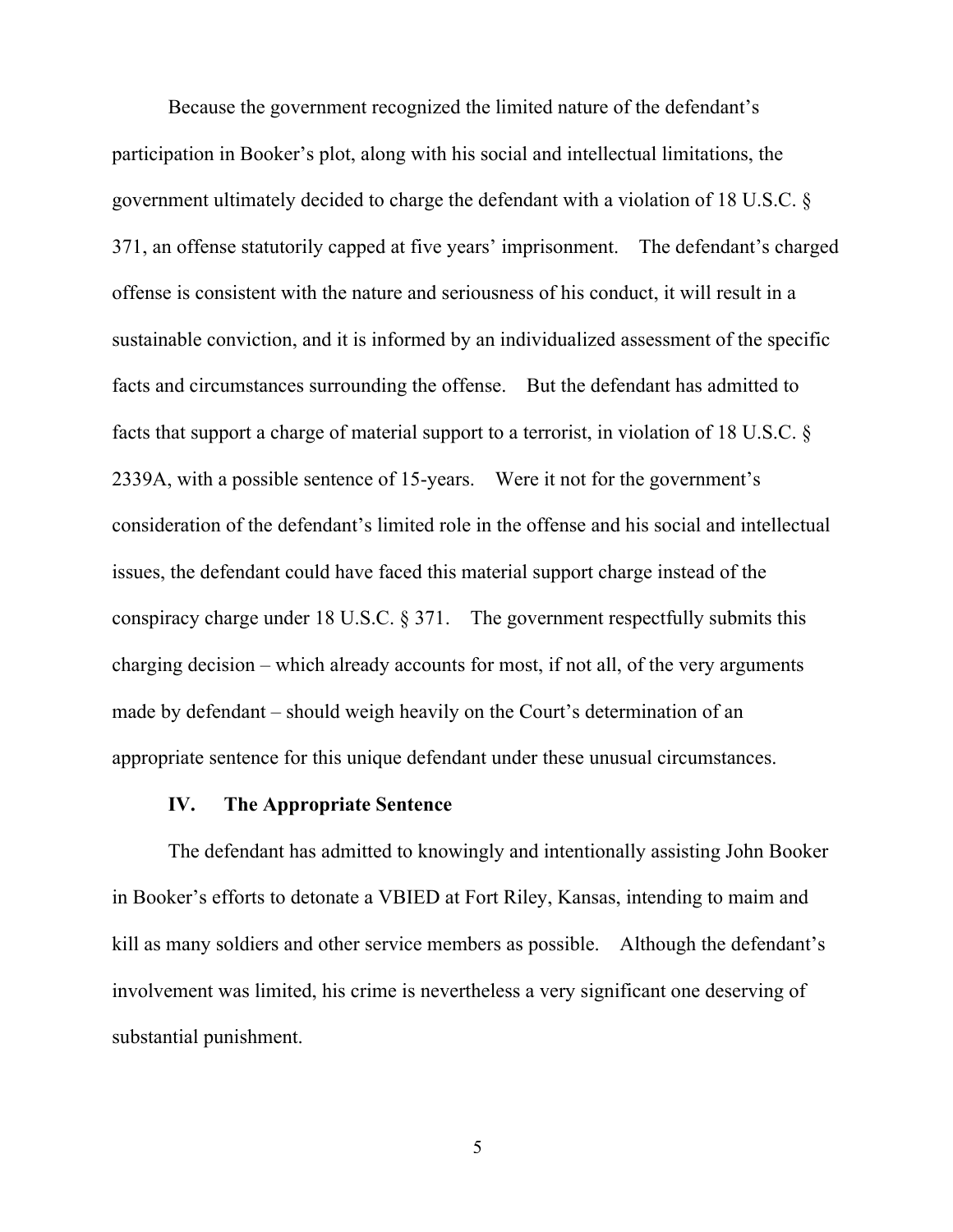The defendant's PSR applies a base offense level of 24, along with a terrorism enhancement that results in the application of a 12-level increase to the offense level. The PSR calculates the total offense level as 33. The defendant's criminal history is VI, not due to the defendant having committed any prior offenses (he has not), but because of the nature of his conduct in this case. As a result, the United States Sentencing Guidelines recommend a sentence of imprisonment of between 235 and 293 months.

At the time the government filed the Superseding Indictment charging the defendant with conspiracy, the government anticipated both the base offense level and the terrorism enhancement. As pointed out above, the defendant has admitted to facts that support a charge of material support to a terrorist, in violation of 18 U.S.C. § 2339A. In other words, the defendant has admitted to committing an offense that is capped at 15 years imprisonment, but for which the guidelines recommend a sentence closer to 20 years imprisonment.

Recognizing and appreciating the defendant's limited involvement and learning disability, the government filed a charging document that caps the defendant's sentencing exposure at 60 months. The government respectfully submits this charge – and the resulting sentence – adequately addresses the defendant's limited role in the offense, as well as any of his social and intellection limitations.

In spite of the defendant's unique situation and characteristics, the fact that he knowingly and voluntarily assisted Booker in attempting to violently murder hundreds of soldiers warrants significant punishment. A sentence of imprisonment for five years is justified in this case. The government submits that anything less would be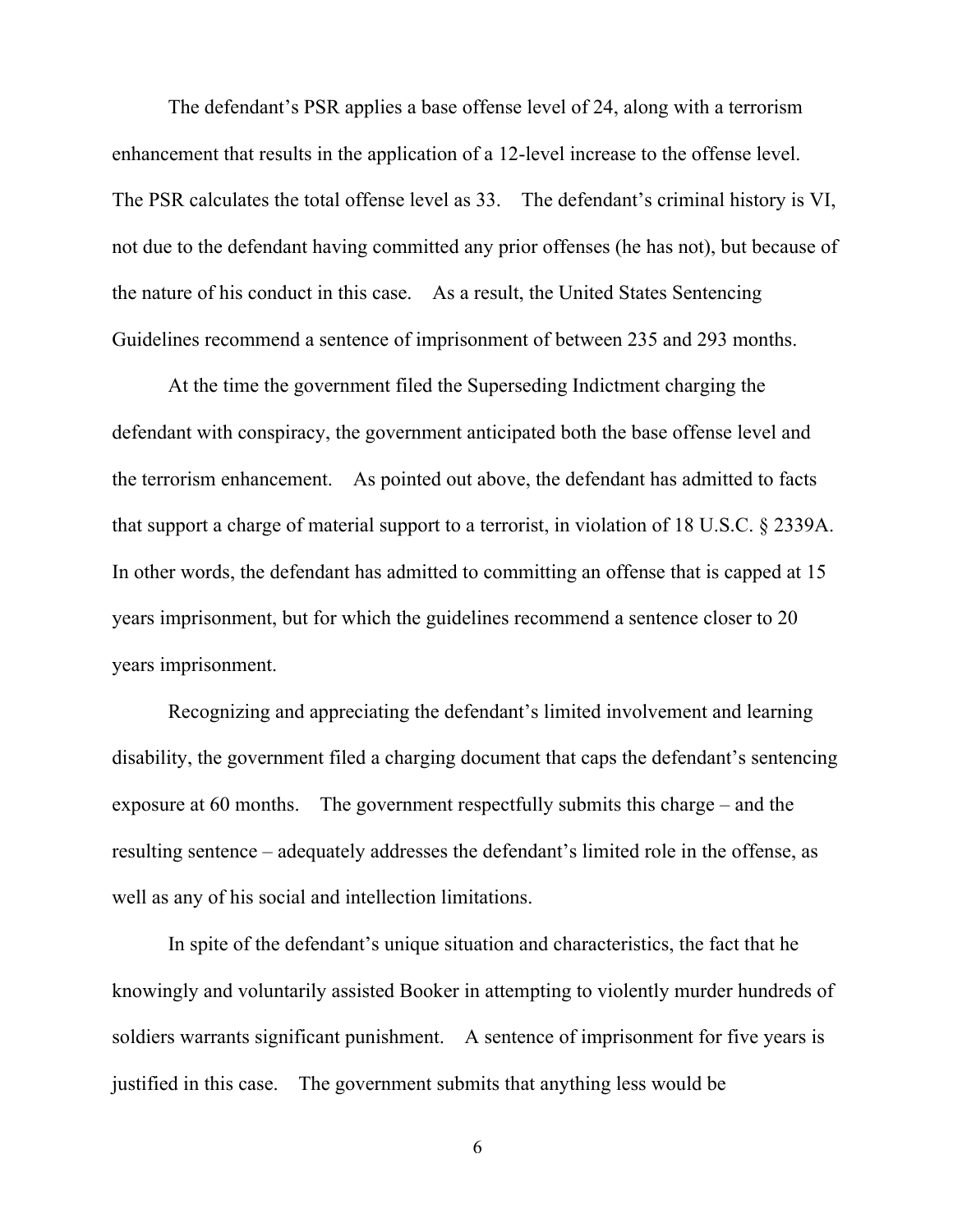inappropriately lenient and would not be "reasonable" under the circumstances. *Gall, supra*, 552 U.S. at 49.

## **V. Conclusion**

Based on the facts, the government respectfully submits that a sentence of imprisonment for five years is appropriate, reasonable and just. It balances the serious nature of the offense against the defendant's limited involvement and his learning disability, and it satisfies the requirements of the guidelines. The defendant's arguments in response to the PSR should be rejected, and the Court should sentence the defendant consistent with the recommendations found therein, to a sentence of 60 months imprisonment.

Respectfully submitted,

THOMAS E. BEALL Acting United States Attorney

 *Anthony W. Mattivi*

ANTHONY W. MATTIVI Assistant United States Attorney District of Kansas 290 Carlson Federal Building 444 SE Quincy Street Topeka, KS 66683 Ph: 785.295.2850 (Office) Fax: 785.295.2853 Anthony.Mattivi@usdoj.gov